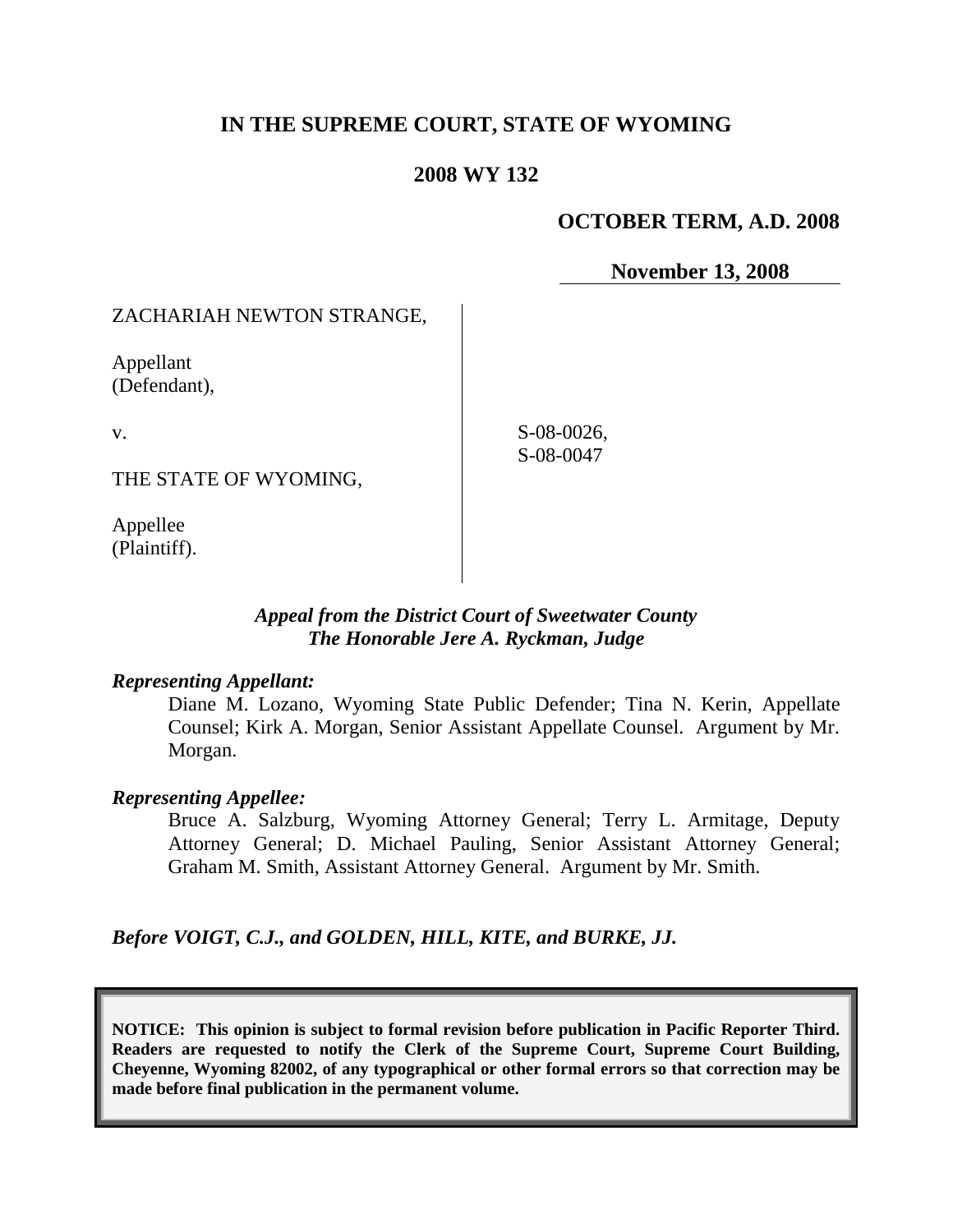### **VOIGT, Chief Justice.**

[¶1] A jury found the appellant guilty of unlawful delivery of methamphetamine, a felony. He was sentenced to imprisonment for a period of five to ten years. His motion for a new trial was later denied, and he appealed both the judgment and sentence and denial of the motion. We consolidated those appeals.

[¶2] We reverse and remand for a new trial because of prosecutorial misconduct.

#### **ISSUES**

[¶3] The appellant raises two allegations against the State, one of prosecutorial misconduct and one of violating *Brady v. Maryland*, 373 U.S. 83, 83 S.Ct. 1194, 10 L.Ed.2d 215 (1963). The second issue is moot, given our resolution of the first issue, which is stated as follows: Was the appellant denied his right to a fair trial due to prosecutorial misconduct when the prosecutor repeatedly asserted during opening statement and closing argument the need to protect the community from methamphetamine?

### **STANDARD OF REVIEW**

[¶4] Our standard of review for claims of prosecutorial misconduct is as follows:

Claims of prosecutorial misconduct are settled by reference to the *entire* record and hinge on whether a defendant's case has been so prejudiced as to constitute denial of a fair trial. Similarly, the propriety of any comment within a closing argument is measured in the context of the *entire* argument. A trial court's rulings as to the scope of permissible argument will not be disturbed absent a "clear or patent" abuse of discretion. Even then, reversal is not warranted unless a reasonable probability exists, absent the error, that the appellant may have enjoyed a more favorable verdict.

*Arevalo v. State*, 939 P.2d 228, 230 (Wyo. 1997) (citations omitted; emphasis in original). An additional standard is applied, however, where there was no trial objection to the alleged misconduct:

> [When the appellant did not object at trial], we review his claims by applying the plain error standard. *Lane v. State*, 12 P.3d 1057, 1064 (Wyo. 2000). To demonstrate plain error, [the appellant] "must show that the record clearly shows an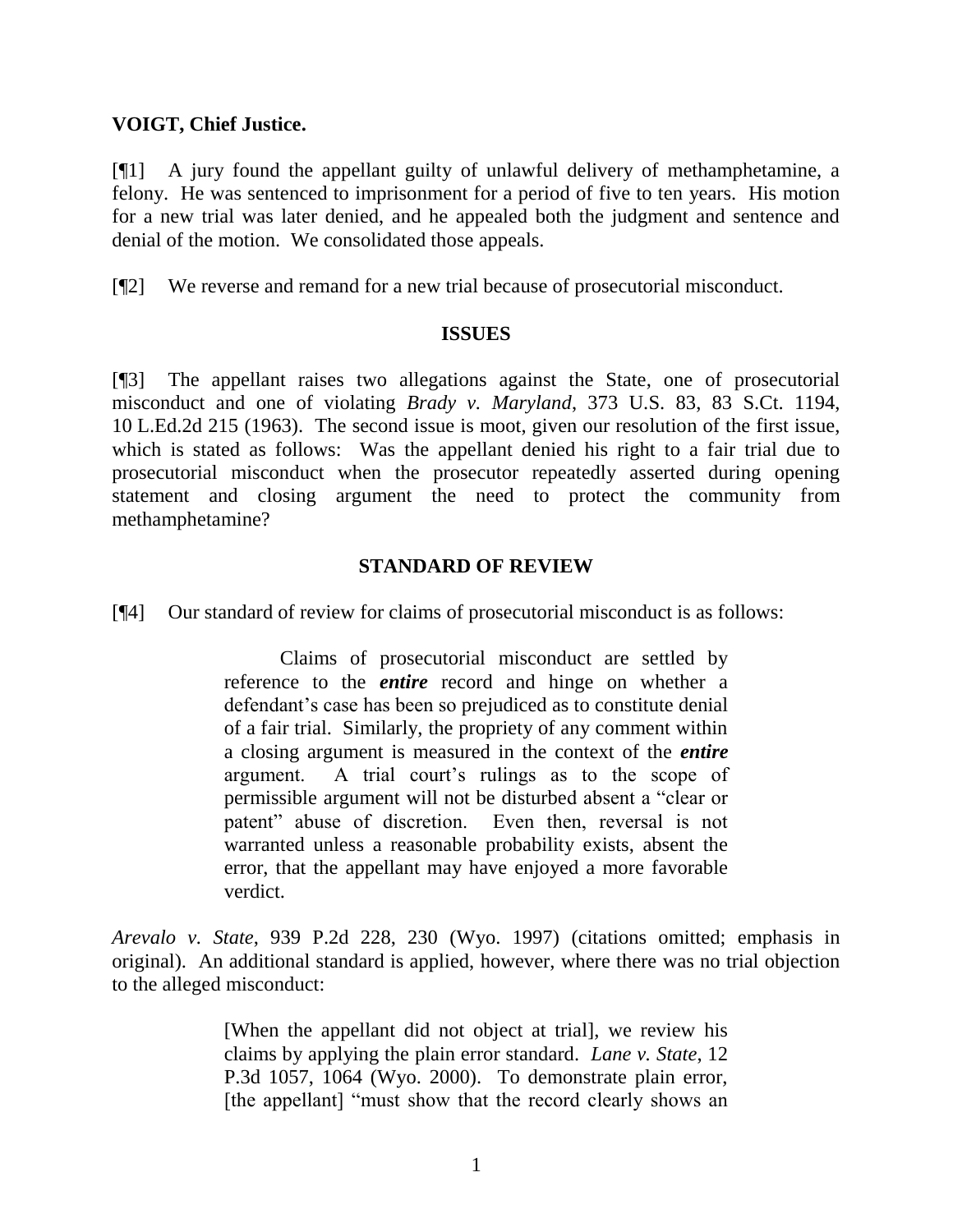error that transgressed a clear and unequivocal rule of law which adversely affected a substantial right." Taylor v. State, 2001 WY 13, ¶ 16, 17 P.3d 715, [721] (Wyo. 2001). Reversal of a conviction on the basis of prosecutorial misconduct, which was not challenged in the trial court, is appropriate only when there is "a substantial risk of a miscarriage of justice.‖ *Capshaw* [*v. State*], 10 P.3d [560], 567 [(Wyo. 2000)] (quoting *Dice v. State*, 825 P.2d 379, 384 (Wyo. 1992)).

*Burton v. State*, 2002 WY 71, ¶ 13, 46 P.3d 309, 313-14 (Wyo. 2002).

# **FACTS**

[¶5] On December 5, 2006, law enforcement officers orchestrated what is commonly called a "wired buy" in which a confidential informant, wearing a wireless transmitter/recorder, purchased methamphetamine from the appellant. The illegal exchange—\$250.00 for one-eighth ounce of methamphetamine—took place at the appellant's apartment in Green River, Wyoming. The appellant was not immediately arrested because the officers wanted to use the confidential informant for additional transactions. He was, however, arrested and charged with this crime in May 2007.

### **DISCUSSION**

[¶6] This Court has frequently admonished prosecutors to seek convictions by presenting evidence of guilt, rather than by arousing the passions and prejudices of jurors against societal evils.

> Arguments which are calculated to appeal to the jury's prejudice or passion are improper because they pose a risk that the accused may be convicted for reasons wholly irrelevant to his guilt or innocence. Accordingly, it is improper for a prosecutor to encourage the jury to convict a defendant in order to protect the community rather than upon the evidence presented at trial.

*Burton*, 2002 WY 71, ¶ 15, 46 P.3d at 314 (internal citations omitted). In *Gayler v. State*, 957 P.2d 855, 861 (Wyo. 1998), we re-stated this precept in a drug-delivery case:

> The prosecutor's argument was obviously an appeal to the jury's sense of duty to help local law enforcement by convicting Gayler. The argument was improper because it appealed to the jury's passion and prejudice against drug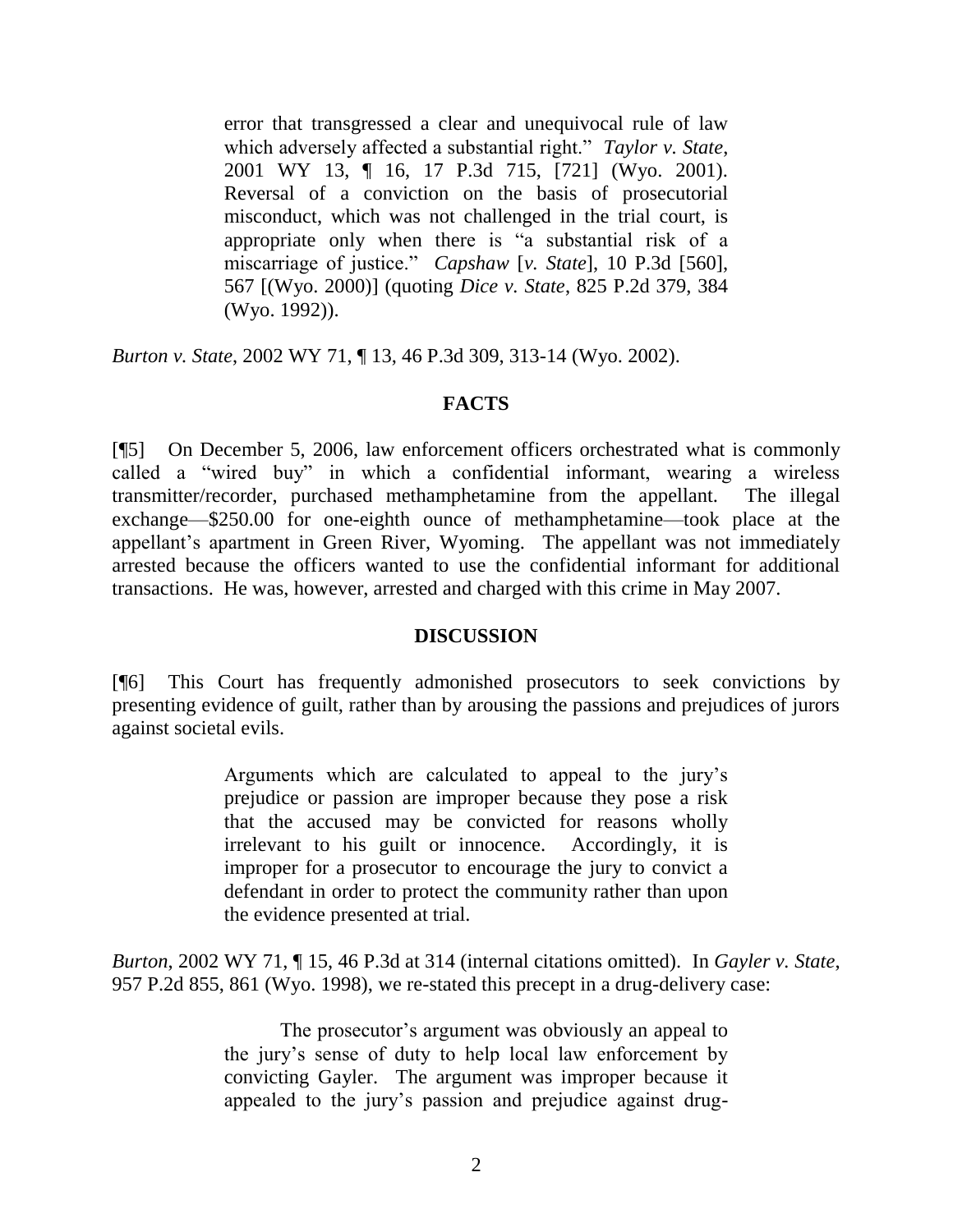related crimes. Although a prosecutor is permitted a certain degree of latitude during closing arguments, he is not allowed to urge the jury to convict an accused on any basis other than that the evidence shows guilt beyond a reasonable doubt. *United States v. Barker,* 553 F.2d 1013, 1025 (6th Cir. 1977).

[¶7] We will review the entire trial—*voir dire*, opening statements, witness testimony, and closing arguments—to determine whether these clear lines were crossed. In cases such as this, the difference between an affirmance and a reversal is often the difference between an isolated comment and a concerted effort by the prosecutor to create prejudice in the jurors' minds based upon something other than the evidence. Statements made in opening and closing must be viewed in the context of the trial as a whole.

[¶8] The record in this case reveals the following questions and statements, many of which, standing alone, would perhaps not require reversal, but all of which, taken together, constitute just the type of community protection argument that we have condemned in the past:

1. During a pretrial conference, the prosecutor stated her intention of using during her opening statement a photograph of children walking near the appellant's apartment, to be accompanied by a statement about "what the crossing guard can't help them with or protect them from; a drug dealer selling a drug." The district court disallowed the statement, so it did not, in the end, prejudice the appellant, but it does reveal the tenor of the State's proposed approach to the case.

2. During *voir dire*, the prosecutor asked the prospective jurors whether they all agreed that the law prohibiting methamphetamine is a good law.

3. During her opening statement, the prosecutor said the following:

Now, we talked on jury instructions – in jury selection this morning a little bit about methamphetamine. You all said that you're familiar with it, the devastating effects that it can have on people and the lives that it ruins. But if you think about it, did you have in your mind that it was dealt in dark alleys? Or the back of smoke-filled bars? Or in front seats of cars parked in out-of-way places. In this case, ladies and gentlemen, in broad daylight, residential street, right here in our community."

. . . .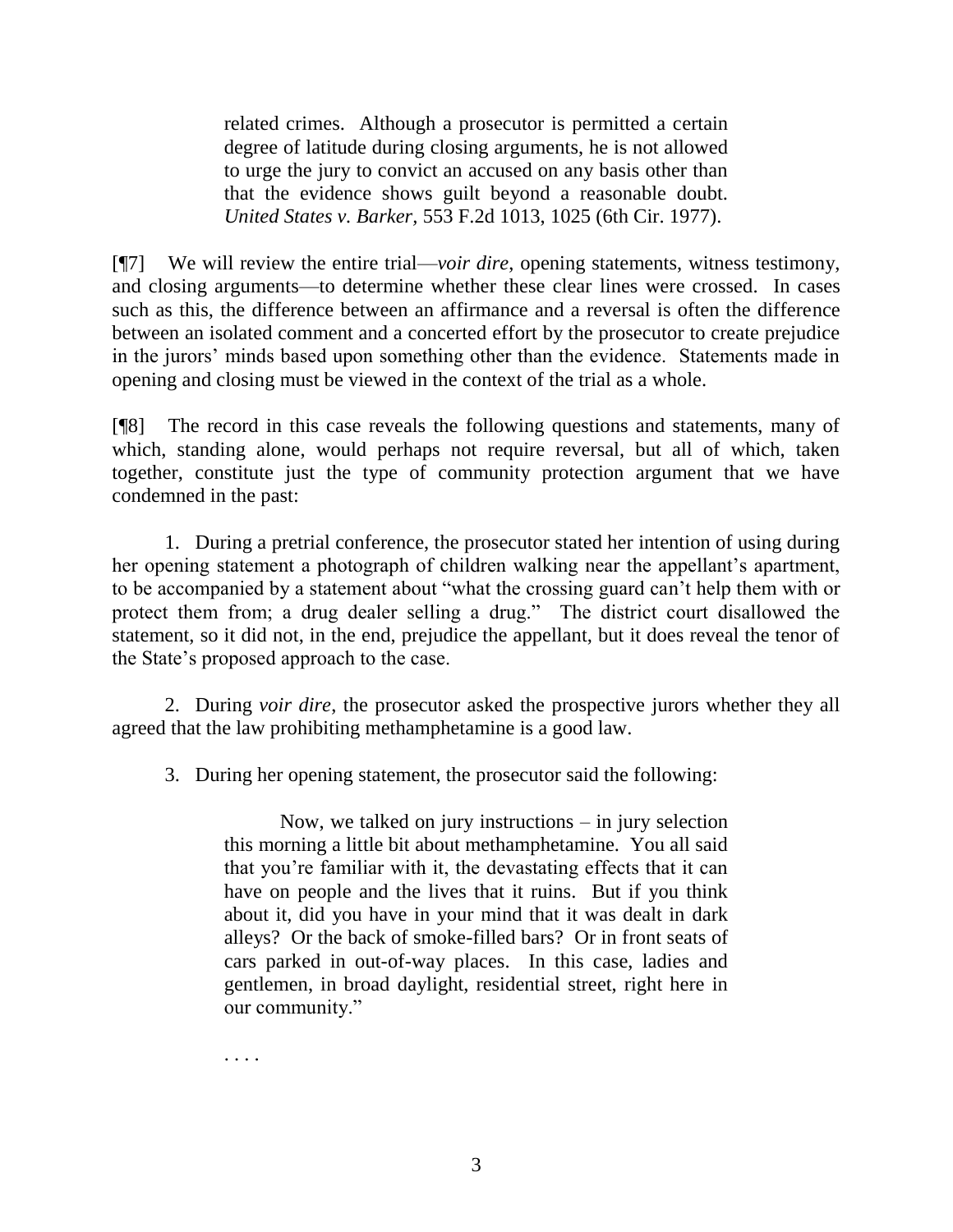Last December 5th, agents of the Southwest Drug Enforcement Team set up a sting operation on Zach Strange, in order to – to have – to bust at least one drug dealer and shut down his base of operation.

You're going to hear from Arner Smart who is a Drug Enforcement Agent for Southwest Wyoming, a Division of the Criminal Investigation for the State of Wyoming. He's going to tell you about his job assignments and what the Enforcement Team does. He will tell you that one proven way to get rid of elicit [sic] controlled substances in our community is to use a confidential informant, or a CI, to do a drug transaction with a known drug dealer.

. . . .

And [the confidential informant] also told the officer, "And I think it's about darn time we try to get rid of the meth problem in Sweetwater County."

4. During the direct examination of the State's primary law enforcement witness, the following exchanges occurred:

> Q. And why was [the Southwest Wyoming Enforcement Team] created or established, Agent Smart?

A. To investigate crimes in narcotics nature.

. . . .

Q. And how many agents are stationed in Sweetwater County?

A. I believe there is [sic] five or six.

. . . .

Q. What do you do in  $-$  in order to try to curb the drug problem in this and other counties?

A. Interview people that are willing to give information, that are willing to go to work for us and assist us and  $-$  in the cases that we deal with.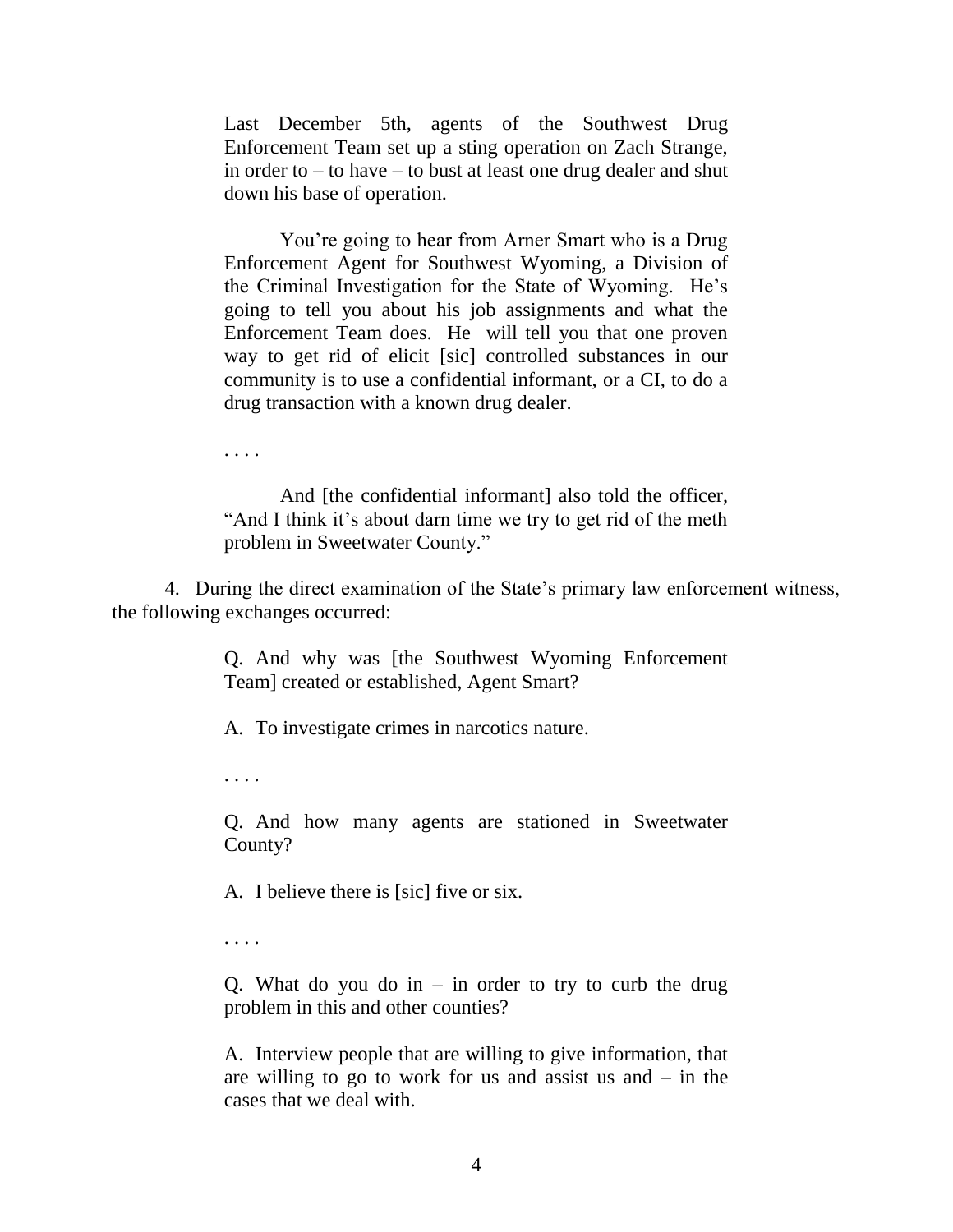Q. And what do you refer to those people as?

A. Confidential informants.

Q. Is that a common way of helping stem the drug tide in this county?

A. Yes.

. . . .

Q. What – I guess let me rephrase that. Is there a drug problem in Sweetwater County, Wyoming?

A. Yes, there is.

Q. Okay. And what's the primary drug that's the problem?

A. Methamphetamine.

Q. Okay. And what, exactly, in layman's terms, and I know you're not a scientist, but let's tell the jurors, if you would, what is methamphetamine and what effects does it have –

A. Methamphetamine is a stimulant, an upper. When people use it, they're very active or overactive. It's hard for them to think rationally, if you will, because their mind is racing at a higher rate than most people who aren't using the drug.

Q. Is it a common drug in an area such as ours where people do long hours of work?

A. Yes, it's very common. Oil field work, where people are constantly traveling from one area to another and have 20 hour days, it – it helps keep them awake so that they can accomplish putting in those hours and stuff of that nature.

Q. What are the effects – the physical effects that it can have on people?

A. Loss of weight, due a lot to the speeding up of the heart, and the faster that the heart's going, it tends to, I guess, burn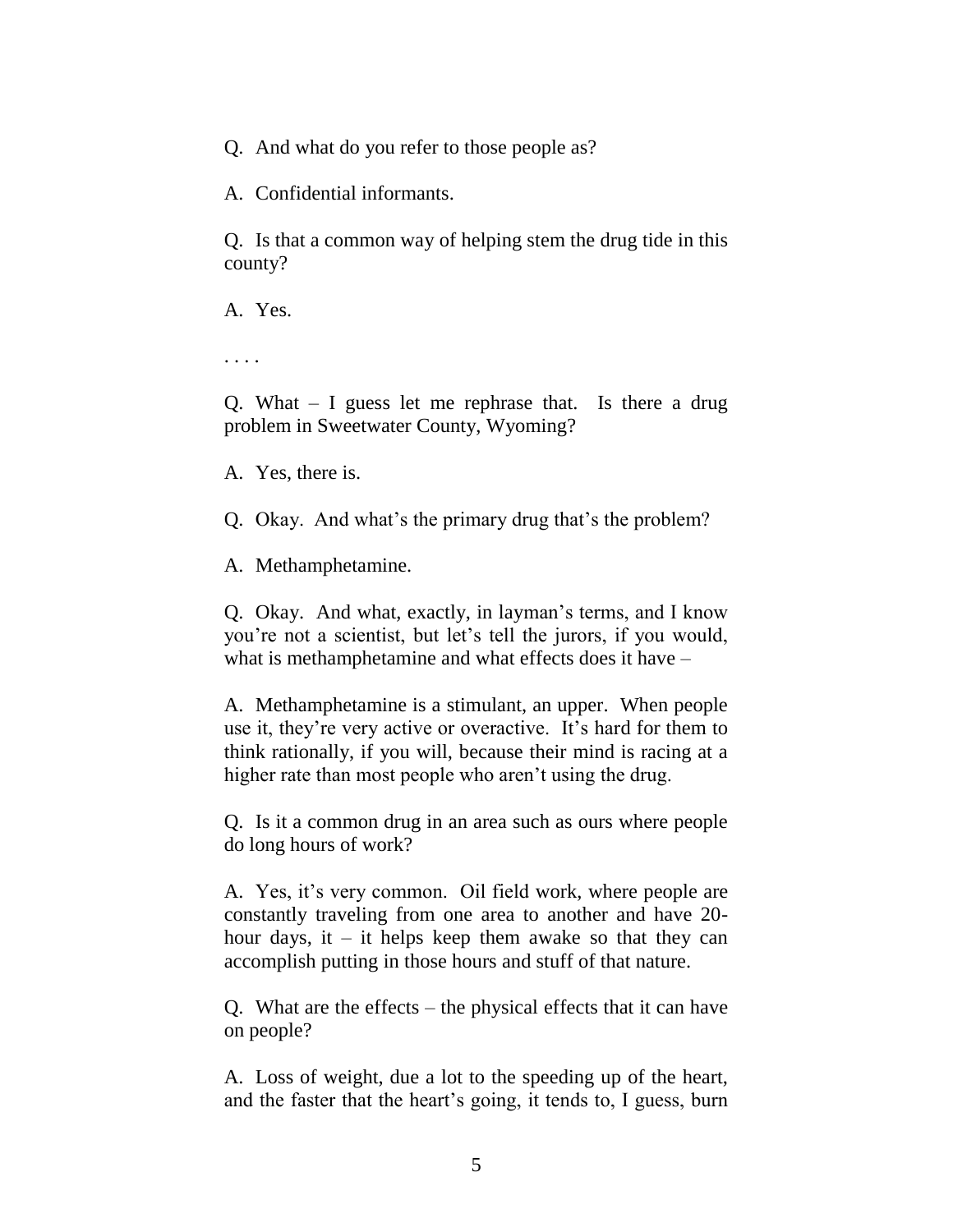more calories, if you will. They tend to  $-$  a lot of them tend not to shower or clean themselves or have good hygiene, so a lot of times they don't brush their teeth for weeks on end when they're using it because it's not in their mind to  $-$  to think about that stuff.

. . . .

Q. In the past in this county, I believe, methamphetamine labs or cooking meth was a problem. Is  $-$  will you explain what that is, first of all.

A. A meth lab is generally if someone is making their own meth lab, it entails – it's extensive on how you have to process it. It takes lots of ingredients, if you will, and a lot of that stuff is not as easy to get anymore as it was 10, 15 years ago. The precursors you can't buy in store in large quantities, and we've seen a dramatic drop in meth labs in the area in the last probably five to ten years.

Q. Okay. And have you seen a significant drop, then, in methamphetamine in general?

A. No, no. Just because the labs have ceased to exist, people are still transporting it into the state from out of state or out of the country.

Q. Where does – where are some of the places it does come from or what states or countries?

A. Primarily, the stuff that we generally see within the people that we talk to, the sources of methamphetamine will be from Utah, Colorado, Arizona, and a lot of those are getting it from either Mexico or California and shipping it across –

. . . .

Q. Okay. And please explain to the jury those circumstances.

A. [The confidential informant] contacted myself and had informed me that, once again, he wanted to  $-$  to help out the community and try and do something about the drug problem.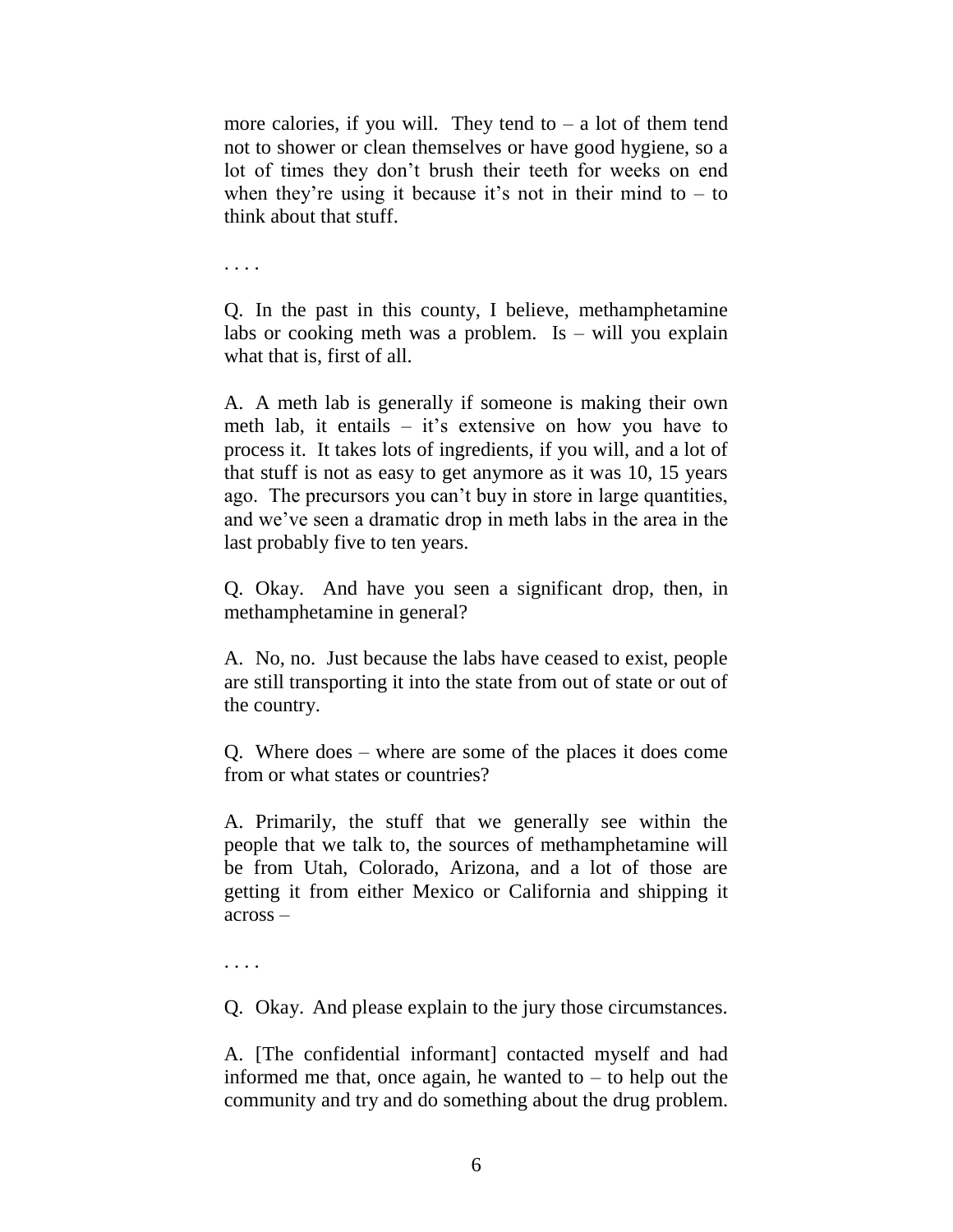He said he – he knew of a gentleman in town that was selling a lot of drugs, and he said he would be willing to  $-$  to meet with this gentleman and do a controlled buy for us.

. . . .

Q. How many uses or how – how long would that last a person?

A. It varies on the – the user itself. If you have someone that uses several times a day, if they've been using drugs for a long period of time, an eight-ball might last them, you know, anywhere from three to four days, if that. Someone that's more of a recreational user, if you will, doesn't have to have it every day, isn't totally addicted, an eight-ball can last them a couple of weeks.

Q. And what are the different ways of ingesting methamphetamine into your system or your body?

A. You can smoke it.

Q. With what?

A. With a – they use a glass pipe. A lot of times they'll make their own with, like, glass cigar cases the cigars come in. They'll heat up the end and kind of blow out so it makes a bulb at the end of the glass piece, and they'll put a hole in it, and then they'll take the amount of meth or whatever, and they'll put it in that bowl part and use a lighter to heat it up, and they smoke it that way.

Q. Okay. And what other – what other ways?

A. You can snort it, if you want, you can eat it, people have been known to eat it or put it in capsules and swallow capsules so it gets ingested and goes through your body a lot slower, or you can use it intravenously with a needle.

5. During the direct examination of a second law enforcement officer, the following exchange occurred: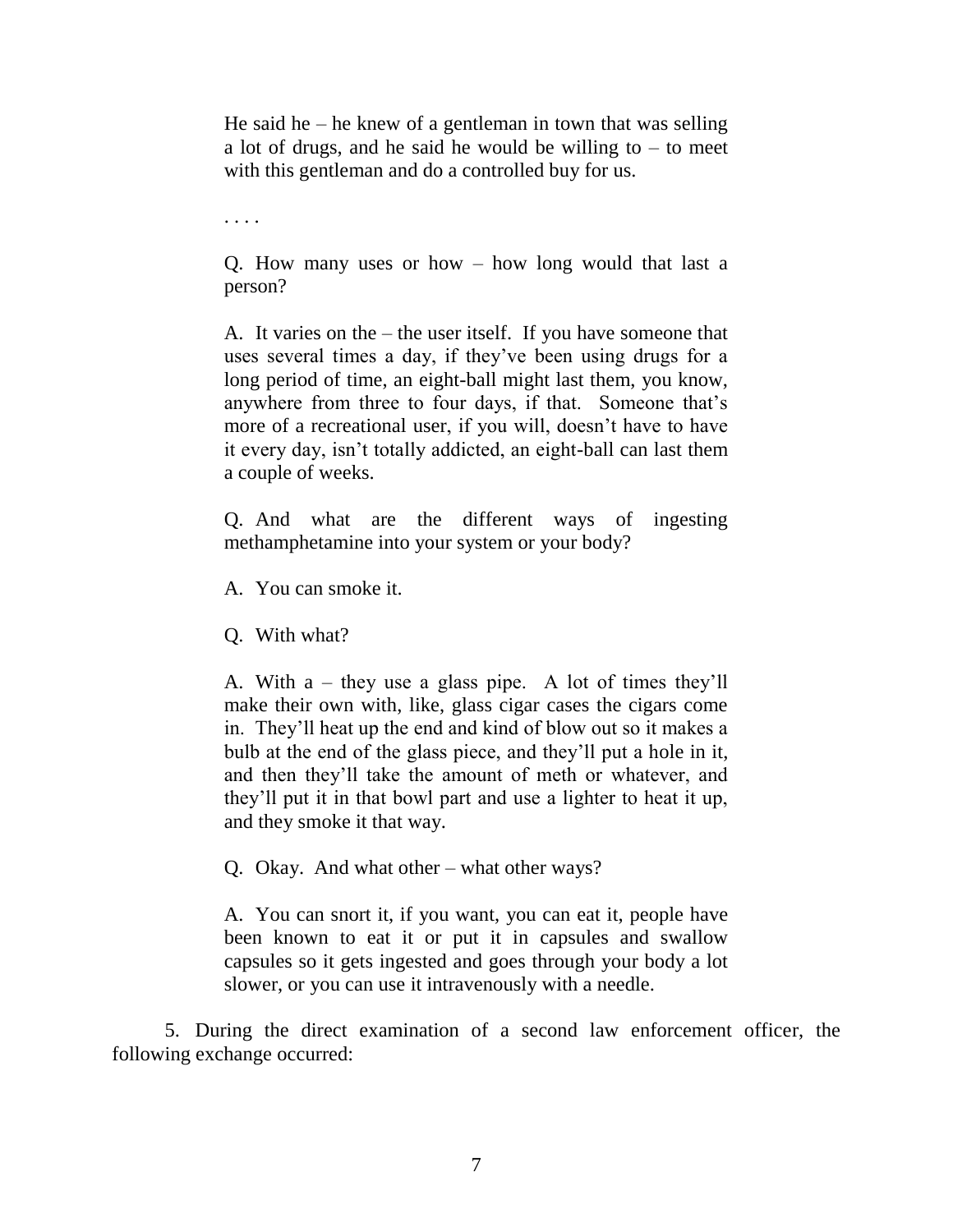Q. How long has methamphetamine been around, if you're aware?

A. It became – it's been around for a long time, but it became very popular back – if I remember – well, it was used back – one of the methods of making it is the Nazi method.

Q. Why do we call it the "Nazi method"?

A. Because that's how they made it, and they gave it to their soldiers as a stimulant, so they would go more, to have more energy to go and fight.

Q. "They" being the German army?

A. Yes, the Nazi – yes, yes.

6. The following question and answer occurred during the direct examination of a third law enforcement officer witness:

> Q. Why do you go to such length to disguise what you're doing?

> A. The drug business is a really risky business, and we just have to be really careful with what we're doing.

7. The direct examination of the confidential informant included the following questions and answers:

> Q. If you wanted to even today go and get methamphetamine, would that be pretty easy?

A. Very easy.

Q. You could leave this courtroom – how long would it take you to score?

A. Twenty minutes.

Q. Okay. And how would you go about doing that?

A. Go to a bar, club, night club or something.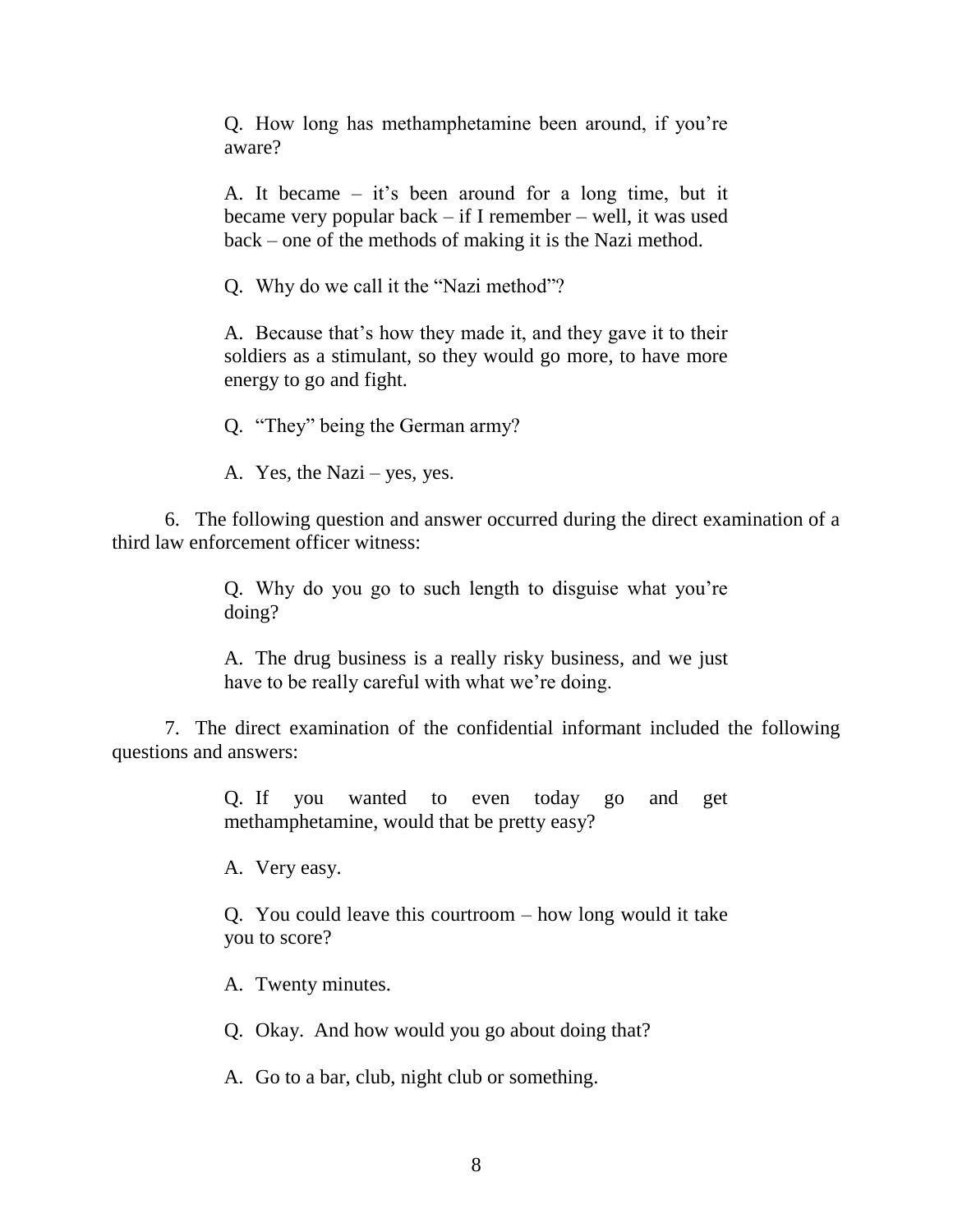Q. And –

A. And just ask about it, and they would – basically, we make – as long as I have the money.

Q. The money is the key?

A. Yep.

Q. Who would you approach if you saw one of these gentlemen in a bar? Would you approach them and ask them to score some meth?

A. No.

Q. How – how do you know who to approach?

A. Their eyes, the way they're dressed, the way they're looking around at you. You can just tell.

8. A fourth law enforcement officer testified as follows under direct, and then redirect, examination:

> [Prosecutor]: Your Honor, at this time, I would offer Agent Schmitt as an expert in the field of methamphetamine in Sweetwater County.

[Defense counsel]: No objection, your Honor.

Court: He'll so be designated.

[Prosecutor]: Thank you, your Honor.

Q. Agent Schmitt, can you guess at how many controlled buys you've done with CIs

A.  $I - I$  was actually thinking about that before trial, when you asked me before. Probably right between 2 and 300 would be my best guess.

. . . .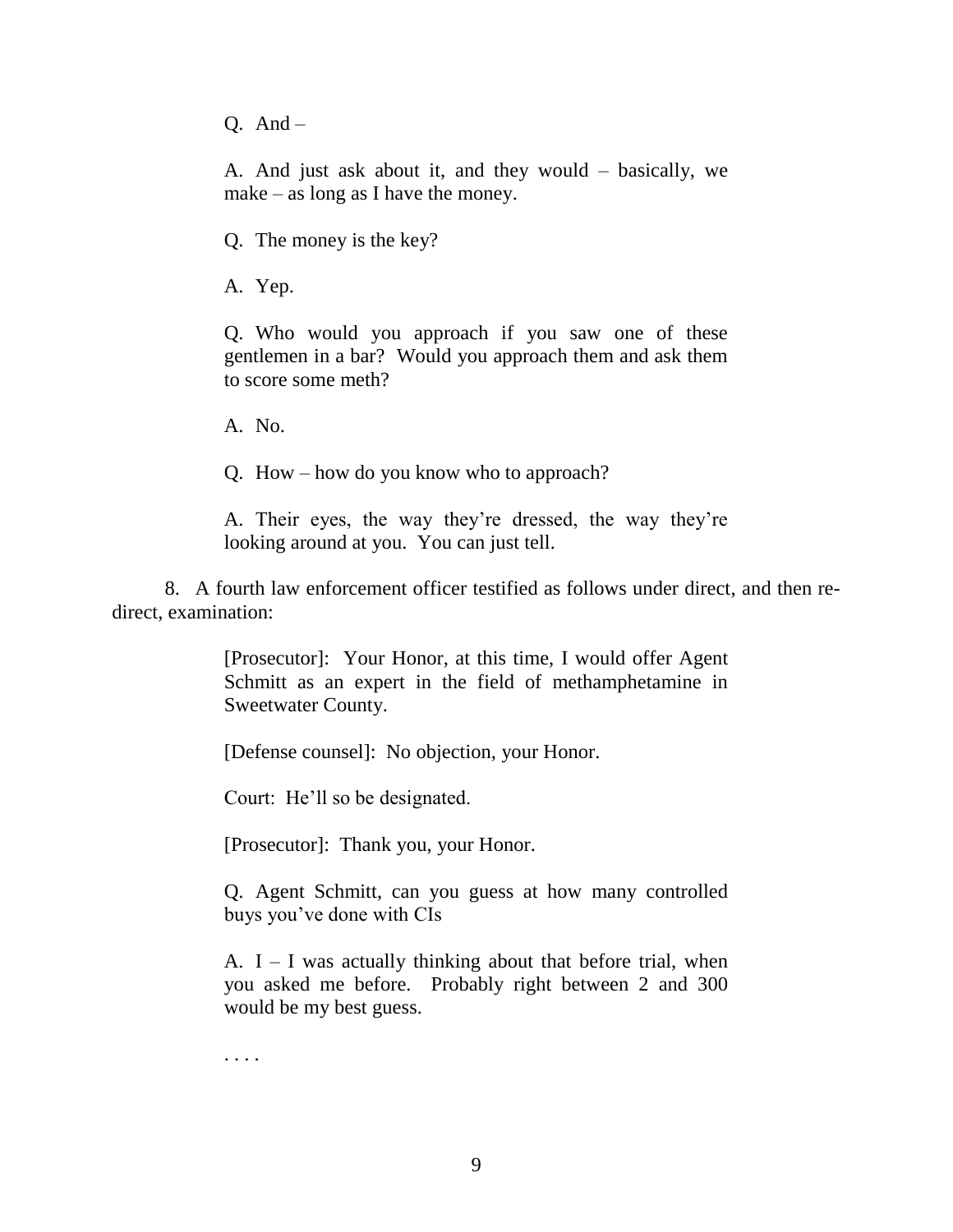Q. Agent Schmitt, is Sweetwater County a target rich environment for methamphetamine trafficking?

A. It keeps us busy, yes.

Q. Where does it fit in relation to the rest of the state in terms of volume of cases that you generate?

A. Between us, the Gillette, Casper area, we run close but we're the busiest.

9. The prosecutor's closing argument contained the following comments:

[The confidential informant] put the  $-$  paid him and  $$ and – excuse me. He paid him the money. He also told you that when he was inside the apartment, Zach Strange got several phone calls. You'll hear those. You'll have a chance to listen carefully to that. But he testified that in his opinion, he was talking to a couple of his drug dealers, talking about getting some more drugs to bring into this county to sell to our friends and neighbors.

. . . .

I was alarmed when one of the agents testified that Sweetwater County has the biggest meth problem in the state of Wyoming. I knew it was big, but I didn't know it was the biggest. There is a lot being done to deal with that problem. We have great agents here. We should be so proud that we have DCI agents that are helping us with that problem. And you will soon get to do your step. Is that going to eradicate the meth problem in our community? No, it won't. But it will be one less drug dealer out there selling meth to our friends and our families.

On voir dire when we were picking the jury, there was more than one person, I saw them out here, saying, "Meth has devastated my life. My daughter's on it. My friend's on it. My coworkers are on it." It is a horrible thing, and if we get even one drug dealer to quit from selling it, we're taking a step in the right direction.